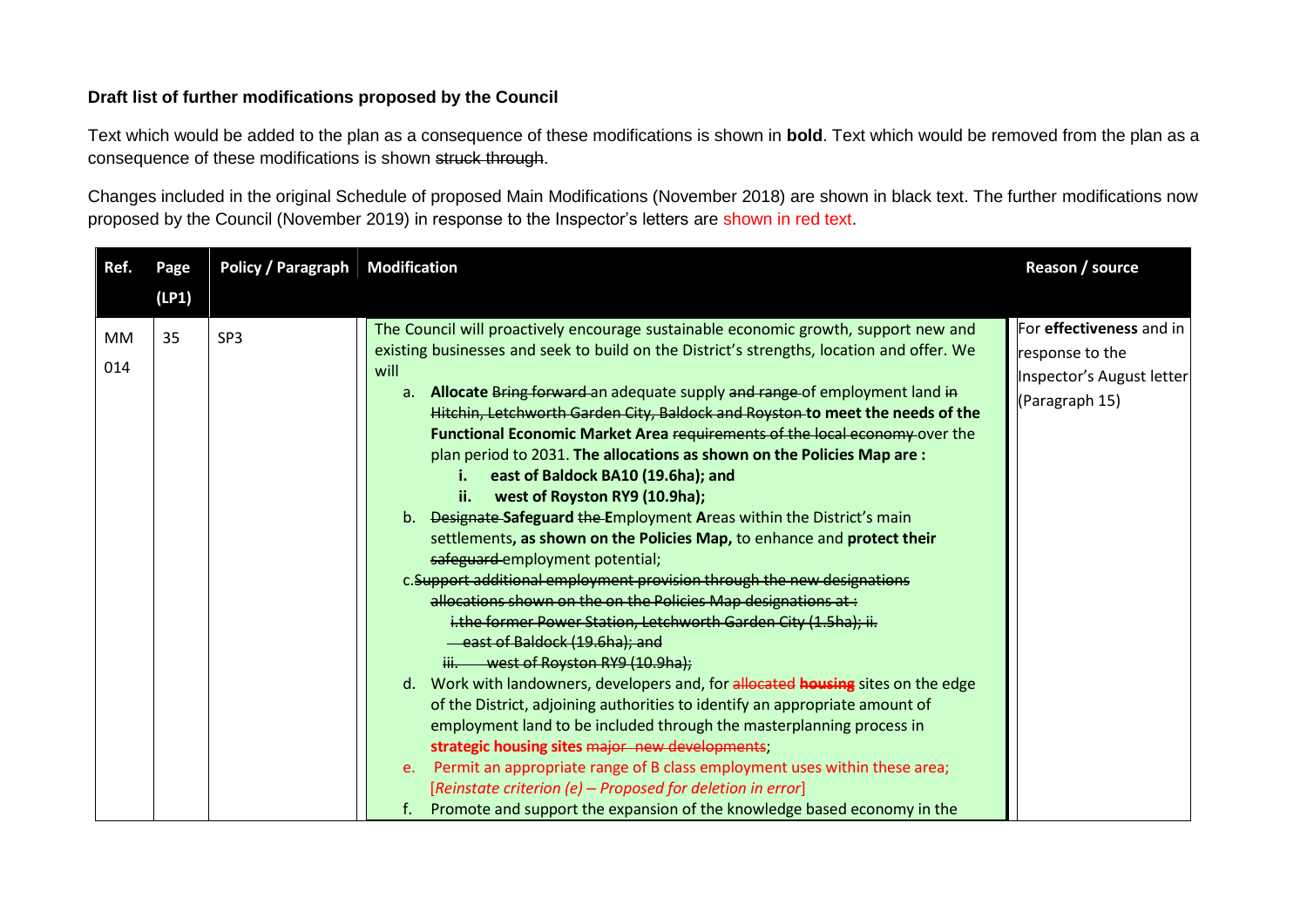| Ref.      | Page  | Policy / Paragraph | <b>Modification</b>                                                                                                                                                                                                                                                                                                                                                                                                                                                                                                                                                                                                                                                                                                                                                                                                                                                                                                                                                                                                        | Reason / source                                                                                                                            |
|-----------|-------|--------------------|----------------------------------------------------------------------------------------------------------------------------------------------------------------------------------------------------------------------------------------------------------------------------------------------------------------------------------------------------------------------------------------------------------------------------------------------------------------------------------------------------------------------------------------------------------------------------------------------------------------------------------------------------------------------------------------------------------------------------------------------------------------------------------------------------------------------------------------------------------------------------------------------------------------------------------------------------------------------------------------------------------------------------|--------------------------------------------------------------------------------------------------------------------------------------------|
|           | (LP1) |                    |                                                                                                                                                                                                                                                                                                                                                                                                                                                                                                                                                                                                                                                                                                                                                                                                                                                                                                                                                                                                                            |                                                                                                                                            |
| MM        | 38    | SP4                | District. Proposals for the redevelopment of existing employment sites and the<br>development of new allocated employment sites which increase the level of<br>knowledge-intensive employment will be supported in principle.<br>Support B-class uses in appropriate locations outside of designated employment<br>g.<br>areas, including offices in main town centres and concentrations of B-class uses<br>in certain Category A villages; and<br>h. Ensure relevant policies of this Plan recognise the contribution of non-B-class<br>sectors, including tourism, to the provision of jobs in the District.<br>Replace references to "Urban Extensions" in tables with "Strategic Housing Sites"                                                                                                                                                                                                                                                                                                                       | For effectiveness and in                                                                                                                   |
| 017       |       |                    | e. Prepare and maintain up-to-date town centre strategies to support this                                                                                                                                                                                                                                                                                                                                                                                                                                                                                                                                                                                                                                                                                                                                                                                                                                                                                                                                                  | response to the                                                                                                                            |
|           |       |                    | approach and / or adapt to change. These will be used to inform whether a<br>review of this plan's retail policies is required by the end of 2023;                                                                                                                                                                                                                                                                                                                                                                                                                                                                                                                                                                                                                                                                                                                                                                                                                                                                         | Inspector's August letter                                                                                                                  |
|           |       |                    |                                                                                                                                                                                                                                                                                                                                                                                                                                                                                                                                                                                                                                                                                                                                                                                                                                                                                                                                                                                                                            | (Paragraphs 10 and 11)                                                                                                                     |
| MM<br>019 | 39    | Paragraph 4.40     | We are committed to promoting the well-being of the town centres in the District. Town<br>centre strategies have been produced for the main centres of Hitchin, Baldock, Letchworth<br>Garden City, and Royston. These promote the vitality and viability of the centres and cover all<br>those aspects of policy guidance with a spatial dimension relevant to town centres, including<br>economic, environmental and social well-being and matters such as community safety,<br>community facilities, traffic management, marketing and delivery. The strategies provide a<br>method of keeping town centre development up-to-date and flexible to take account of<br>ongoing changes in the retail environment, and could result in the requirement to review<br>the retail strategy set out in this Plan. Work on these town centre strategies will commence<br>within 12 months of the adoption of this Plan. They These town centre strategies will be<br>monitored and reviewed during the life of this Local Plan. | For effectiveness and in<br>response to the<br>Inspector's August letter<br>(Paragraph 10)                                                 |
| MM<br>020 | 39    | Paragraph 4.44     | The growth of the District will require additional centres to be provided to serve the<br>largest new developments urban extensions strategic housing sites. The centres for the<br>two largest sites at Baldock and on the edge of Luton are expected to contain a wider<br>range of retail facilities. Once built, these will become local centres in our retail hierarchy<br>and future proposals within them will be assessed appropriately.                                                                                                                                                                                                                                                                                                                                                                                                                                                                                                                                                                           | The Council considers<br>this further change to<br>be non-material but is<br>included here as it<br>amends a previous<br>MM in response to |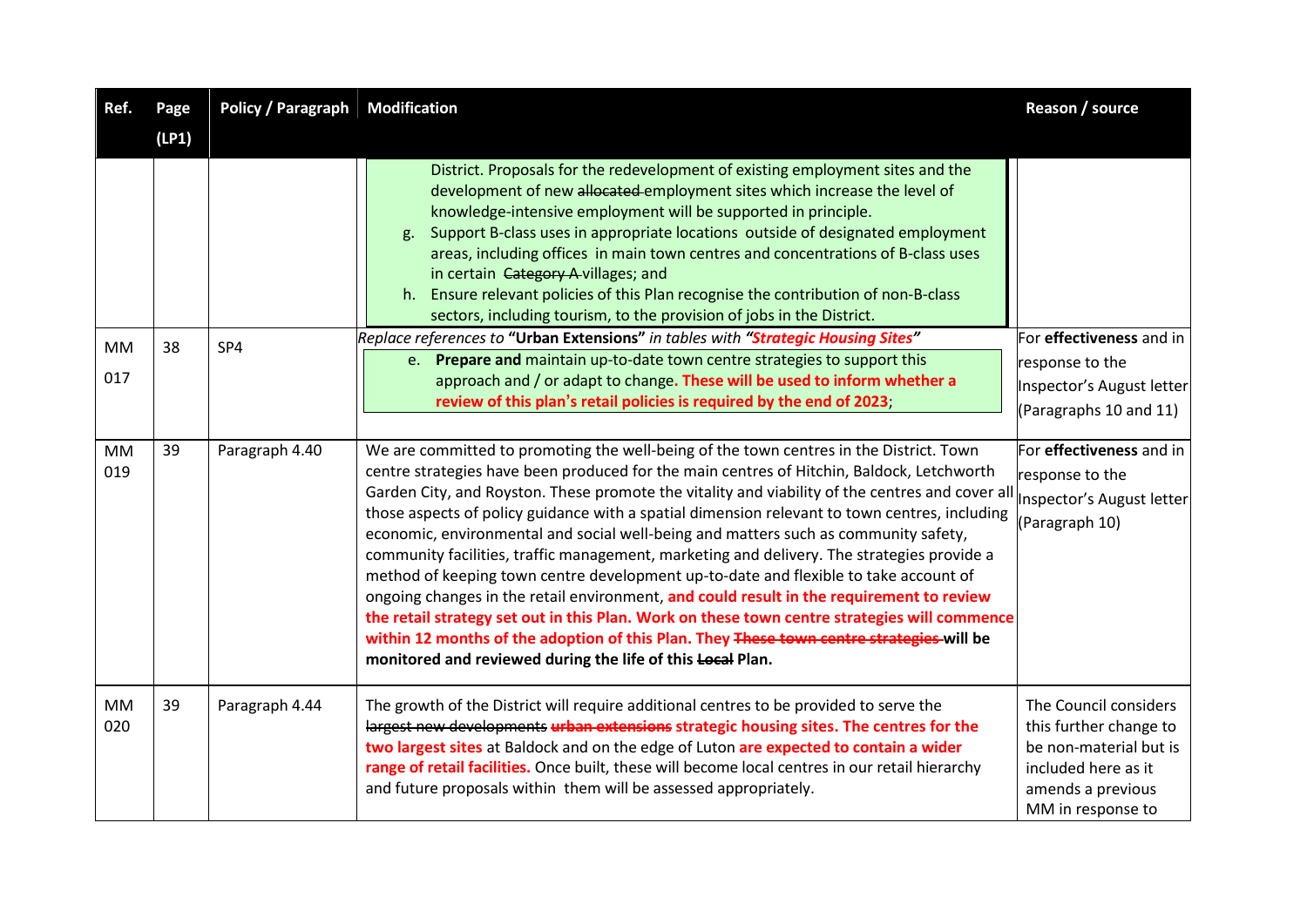| Ref.             | Page  | <b>Policy / Paragraph</b> | <b>Modification</b>                                                                                                                                                                                                                                                                                                                                                                                                                                                                                                                                                                                                                                                                                                                                                                                                                                                                                                                                                                                                                                                                                                                                                                                                                                                                                                                                          | Reason / source                                                                                                                                                                           |
|------------------|-------|---------------------------|--------------------------------------------------------------------------------------------------------------------------------------------------------------------------------------------------------------------------------------------------------------------------------------------------------------------------------------------------------------------------------------------------------------------------------------------------------------------------------------------------------------------------------------------------------------------------------------------------------------------------------------------------------------------------------------------------------------------------------------------------------------------------------------------------------------------------------------------------------------------------------------------------------------------------------------------------------------------------------------------------------------------------------------------------------------------------------------------------------------------------------------------------------------------------------------------------------------------------------------------------------------------------------------------------------------------------------------------------------------|-------------------------------------------------------------------------------------------------------------------------------------------------------------------------------------------|
|                  | (LP1) |                           |                                                                                                                                                                                                                                                                                                                                                                                                                                                                                                                                                                                                                                                                                                                                                                                                                                                                                                                                                                                                                                                                                                                                                                                                                                                                                                                                                              |                                                                                                                                                                                           |
|                  |       |                           |                                                                                                                                                                                                                                                                                                                                                                                                                                                                                                                                                                                                                                                                                                                                                                                                                                                                                                                                                                                                                                                                                                                                                                                                                                                                                                                                                              | Inspector's August<br>letter (Paragraph 11)                                                                                                                                               |
| MM<br>043        | 50    | Paragraph 4.105           | In taking this approach, it is recognised that a review of this Local Plan will need to<br>conclude well before the end of the plan period in 2031 we are required to undertake a<br>review of the Plan every five years to see if it needs to be updated. It is reasonable to<br>assume that some development will be realised from whichever sites are identified<br>through this process in the period after 2026. An allowance of 500 homes has been<br>included in our housing figures.                                                                                                                                                                                                                                                                                                                                                                                                                                                                                                                                                                                                                                                                                                                                                                                                                                                                 | The Council considers<br>this further change to<br>be non-material but is<br>included here as it<br>amends a previous<br>MM in response to<br>Inspector's August<br>letter (Paragraph 25) |
| <b>MM</b><br>050 | 56    | Policy SP12               | Policy SP12: Green infrastructure, landscape and biodiversity and landscape<br>We will accommodate significant growth during the plan period whilst ensuring the<br>natural environment is protected and enhanced. We will:<br>a. Protect, enhance and manage the green infrastructure network and seek<br>opportunities to create new green infrastructure; Protect, identify, manage<br>and where possible enhance a strategic multi-functional network of green<br>infrastructure;<br>Consider and respect landscape character, scenic beauty and locally<br>X.<br>sensitive features, particularly in relation to the Chilterns Area of<br><b>Outstanding Natural Beauty;</b><br>Protect, enhance and manage designated sites in accordance with the<br><b>x.</b><br>following hierarchy of designations and features:<br>Internationally designated sites<br>a.<br><b>Nationally designated sites</b><br>b.<br><b>Locally designated sites;</b><br>c.<br>d. Non-designated sites that include important habitats and species<br>b. Protect, enhance and manage biodiversity networks including wildlife<br>corridors, ancient woodlands and hedgerows, wetland and riverine habitats,<br>Local Geological Sites, protected species, priority species and habitats, and<br>non-designated sites of ecological value and seek opportunities for net gains | For effectiveness &<br>consistency with<br>national policy and in<br>response to the<br>Inspector's August letter<br>(Paragraph 14)                                                       |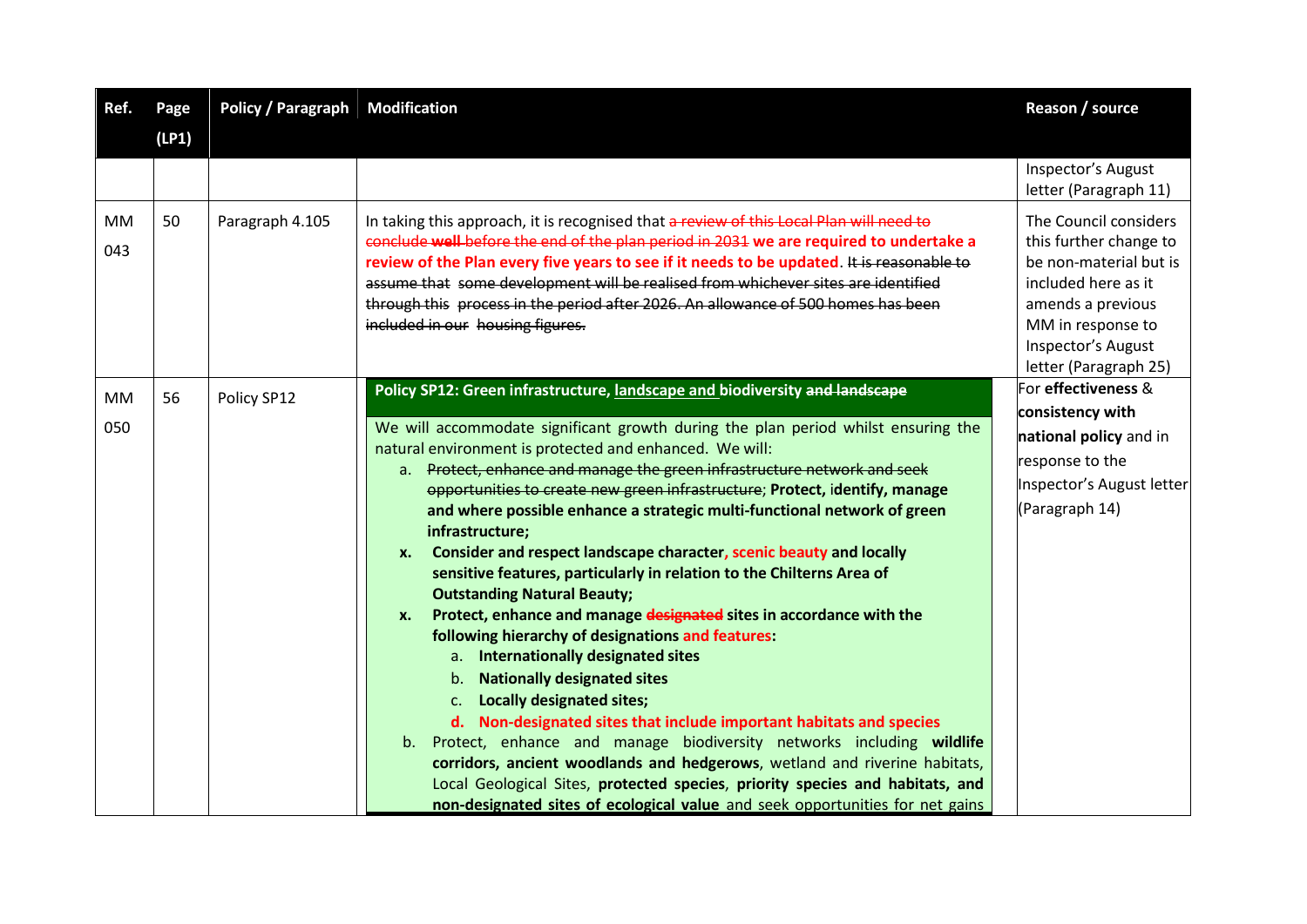| Ref.             | Page  | <b>Policy / Paragraph Modification</b>      |                                                                                                                                                                                                                                                                                                                                                                                                                                                                                                                                                                                                                                                                                                                                                                                                                                                                                                                                                                                                                           | Reason / source                                                                                                                                |
|------------------|-------|---------------------------------------------|---------------------------------------------------------------------------------------------------------------------------------------------------------------------------------------------------------------------------------------------------------------------------------------------------------------------------------------------------------------------------------------------------------------------------------------------------------------------------------------------------------------------------------------------------------------------------------------------------------------------------------------------------------------------------------------------------------------------------------------------------------------------------------------------------------------------------------------------------------------------------------------------------------------------------------------------------------------------------------------------------------------------------|------------------------------------------------------------------------------------------------------------------------------------------------|
|                  | (LP1) |                                             |                                                                                                                                                                                                                                                                                                                                                                                                                                                                                                                                                                                                                                                                                                                                                                                                                                                                                                                                                                                                                           |                                                                                                                                                |
|                  |       |                                             | for biodiversity; and<br>Consider and respect landscape character and locally sensitive features,<br>b.<br>particularly in relation to the Chilterns Area of Outstanding Natural<br>Beauty Protect other open spaces and support provision of new and<br>improved open space.                                                                                                                                                                                                                                                                                                                                                                                                                                                                                                                                                                                                                                                                                                                                             |                                                                                                                                                |
| <b>MM</b>        | 57    | Policy SP13                                 | <b>Policy SP13: Historic environment</b>                                                                                                                                                                                                                                                                                                                                                                                                                                                                                                                                                                                                                                                                                                                                                                                                                                                                                                                                                                                  | For consistency with                                                                                                                           |
| 056              |       |                                             | The Council will balance the need for growth with the proper protection and<br>enhancement of the historic environment. When considering the impact of a proposed<br>development on the significance of a designated heritage asset, great weight will be<br>given to the asset's conservation the more important the heritage asset the greater<br>the weight that will be given to the conservation of the asset and the management of<br>its setting. We will pursue a positive strategy for the conservation and enjoyment of the<br>historic environment through:<br>a. Maintaining a strong presumption in favour of the retention, preservation and<br>enhancement of heritage assets and their setting according to their<br>significance;<br>b. Identifying sites on the national register of Heritage at Risk or on the Council's<br>'At Risk' local risk-register;<br>Periodic reviews of Conservation Areas and other locally designated assets; and<br>$C_{\bullet}$<br>d. Publication of detailed guidance. | national policy and in<br>response to the<br>Inspector's August letter<br>(Paragraph 12)                                                       |
| <b>MM</b><br>057 | 60    | After Paragraph<br>4.174 (new<br>paragraph) | All strategic sites will be masterplanned collaboratively with the Council and key<br>stakeholders. It is the Council's expectation that the masterplan will normally be provided<br>before or at outline application stage. It Adherence to the masterplan will be secured<br>through conditions and / or a legal agreement. The masterplan should include:<br>The broad layout of the allocated site;<br>A phasing plan;<br>The location of key infrastructure including:<br>main access roads;<br>$\circ$<br>key routes within the site for both vehicles and sustainable modes of<br>$\circ$<br>transport;                                                                                                                                                                                                                                                                                                                                                                                                            | For effectiveness &<br>consistency with<br>national policy and in<br>response to the<br>Inspector's August letter<br>(Paragraphs 17 and $19$ ) |
|                  |       |                                             | schools and other supporting facilities;<br>$\circ$                                                                                                                                                                                                                                                                                                                                                                                                                                                                                                                                                                                                                                                                                                                                                                                                                                                                                                                                                                       |                                                                                                                                                |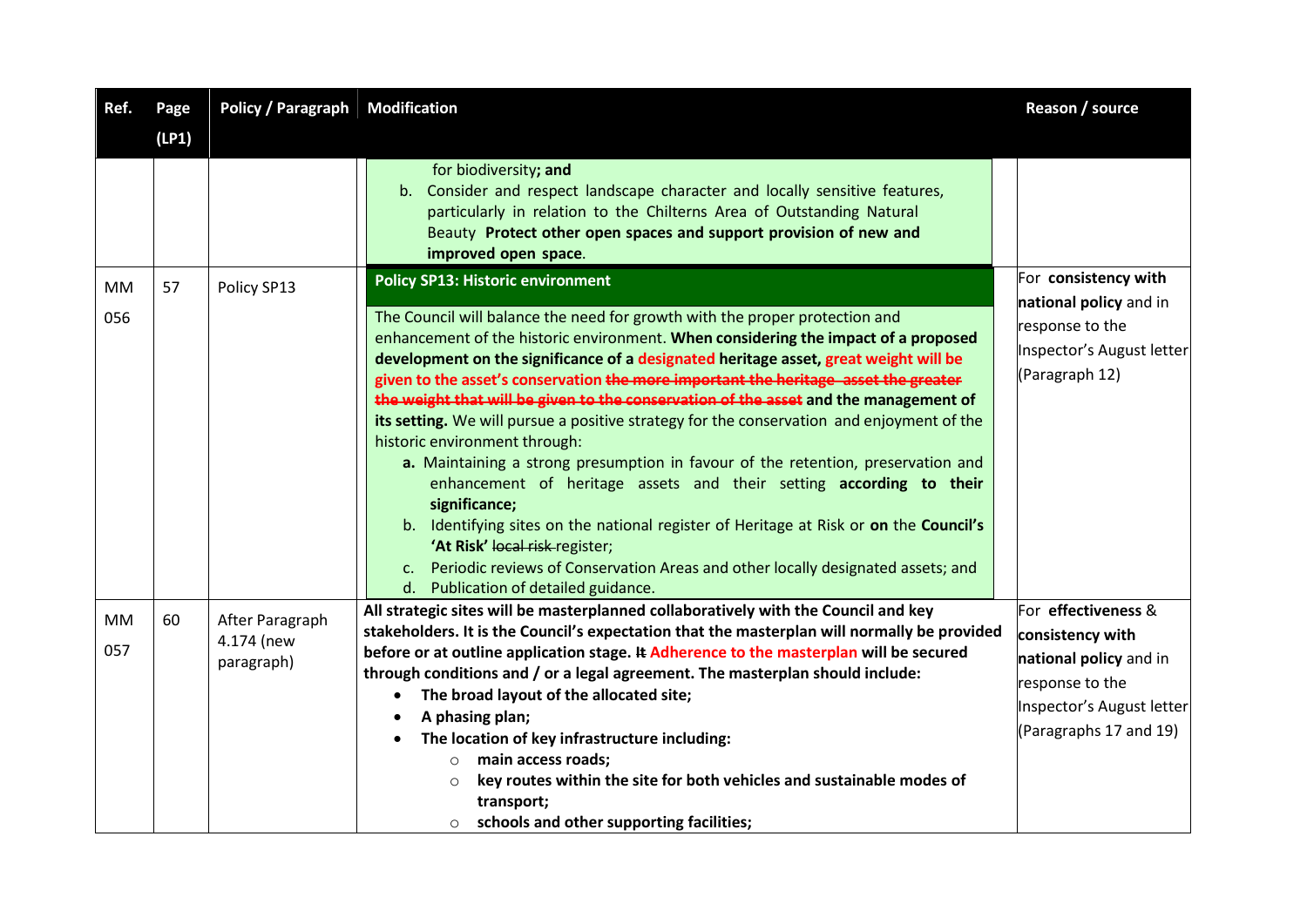| Ref.             | Page  | <b>Policy / Paragraph Modification</b>                              |                                                                                                                                                                                                                                                                                                                                                                                                                                                                                                                                                                                                                                                                                                                                                                                                                                                                                                                                                                                                                                                                                                                                                    | Reason / source                                                                                                                              |
|------------------|-------|---------------------------------------------------------------------|----------------------------------------------------------------------------------------------------------------------------------------------------------------------------------------------------------------------------------------------------------------------------------------------------------------------------------------------------------------------------------------------------------------------------------------------------------------------------------------------------------------------------------------------------------------------------------------------------------------------------------------------------------------------------------------------------------------------------------------------------------------------------------------------------------------------------------------------------------------------------------------------------------------------------------------------------------------------------------------------------------------------------------------------------------------------------------------------------------------------------------------------------|----------------------------------------------------------------------------------------------------------------------------------------------|
|                  | (LP1) |                                                                     |                                                                                                                                                                                                                                                                                                                                                                                                                                                                                                                                                                                                                                                                                                                                                                                                                                                                                                                                                                                                                                                                                                                                                    |                                                                                                                                              |
|                  |       |                                                                     | Foul and surface water drainage including the provision of SUDs; and<br>$\circ$<br>strategic landscaping and open space; and<br>$\circ$<br>Identification of design parameters and / or character areas.                                                                                                                                                                                                                                                                                                                                                                                                                                                                                                                                                                                                                                                                                                                                                                                                                                                                                                                                           | For effectiveness as                                                                                                                         |
| <b>MM</b><br>088 | 75    | ETC1                                                                | <b>Policy ETC1: Appropriate uses in Employment Areas</b><br>Within the safeguarded allocated Employment Areas, and the Employment Allocations<br>(BA10 and RY9), as shown on the Policies Proposals-Map, planning permission will be<br>granted where for B-class uses provided:<br>a. Within those parts of the Employment Areas designated for business use only,<br>development is for Use Class B1;<br>b.Elsewhere within Employment Areas, development is for Use Classes B1, B2 or<br>B8;<br>e. For allocated sites any relevant site-specific criteria are met; and<br>d. Any Use Class B8 development is easily accessible from the primary road<br>network.<br>Planning permission for other employment-generating uses will be granted as an<br>exception to the above criteria provided they are:<br>Ancillary to the above uses;<br>j.<br>ii.<br>Essential to the continued operation of an established premises;<br>iii.<br>Would bring comparable benefits to a B-class use in the same location; or<br>Would make use of a site that would otherwise be likely to become or<br>iv.<br>remain vacant for an extended period of time. | <b>Proposed Main</b><br>Modifications deleted<br>references to B-class<br>(employment) uses in<br>policies SP3 and ETC1 in<br>error.         |
| <b>MM</b><br>166 | 113   | After paragraph<br>11.14 (New Policy<br>NEx and supporting<br>text) | <b>Policy NEx: Biodiversity and geological sites</b><br>Planning permission will only be granted for development proposals affecting<br>designated sites that appropriately protect, enhance and manage designated<br>sites biodiversity in accordance with the hierarchy and status of designations<br>and features listed in policy SP12. Applicants should, having regard to the<br>status of any affected site(s) or feature(s):<br>submit an ecological survey that is commensurate to the scale and location<br>a.<br>of the development and the likely impact on biodiversity, the legal<br>protection or other status of the site;                                                                                                                                                                                                                                                                                                                                                                                                                                                                                                         | For<br>effectiveness<br>& consistency<br>with national<br>policy and in<br>response to<br>the Inspector's<br>August letter<br>(Paragraph 14) |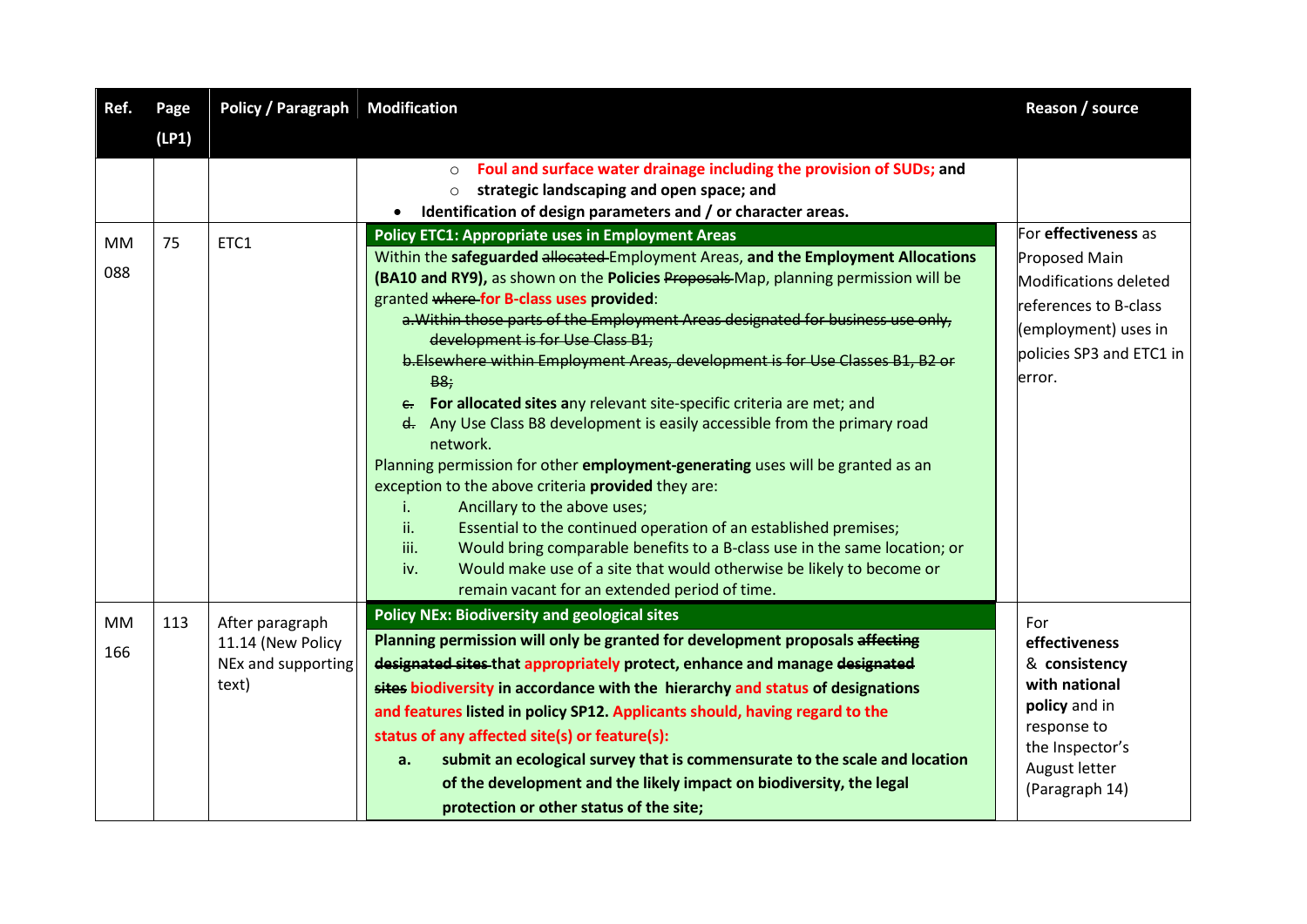| Ref. | Page  | <b>Policy / Paragraph</b> | <b>Modification</b>                                                                                                                                                                                                                                                                                                                                                                                                                                                                                                                                                                                                                                                                                                                                                                                                                                                                                                                                                                                                                                                                                                                                                                                                                                                                                                                                                                              | Reason / source |
|------|-------|---------------------------|--------------------------------------------------------------------------------------------------------------------------------------------------------------------------------------------------------------------------------------------------------------------------------------------------------------------------------------------------------------------------------------------------------------------------------------------------------------------------------------------------------------------------------------------------------------------------------------------------------------------------------------------------------------------------------------------------------------------------------------------------------------------------------------------------------------------------------------------------------------------------------------------------------------------------------------------------------------------------------------------------------------------------------------------------------------------------------------------------------------------------------------------------------------------------------------------------------------------------------------------------------------------------------------------------------------------------------------------------------------------------------------------------|-----------------|
|      | (LP1) |                           |                                                                                                                                                                                                                                                                                                                                                                                                                                                                                                                                                                                                                                                                                                                                                                                                                                                                                                                                                                                                                                                                                                                                                                                                                                                                                                                                                                                                  |                 |
|      |       |                           | demonstrate that adverse effects can be avoided and / or satisfactorily<br>b.<br>minimised having regard to their status and the hierarchy of protection<br>below:<br>locating on an alternative site with a less harmful impact;<br>i.<br>ii.<br>providing adequate mitigation measures; or<br>as a last resort compensated for.<br>iii.<br>Include appropriate measures to manage construction impacts by<br>c.<br>demonstrating how existing wildlife habitats supporting protected or<br>priority species will be retained, safeguarded and managed during<br>construction; and<br>providing a provide any buffers of complimentary habitat for all<br>$\mathsf{d}$ .<br>connective features for wildlife habitats, or priority habitats and<br>species;<br>provide a long term management plan including mitigation measures as<br>e.<br>necessary.<br>Development proposals on non-designated sites that include important habitats and<br>species will be expected to meet the requirements of this policy.<br>All development should seek to deliver net gains for biodiversity and geodiversity,<br>contribute to ecological networks and the water environment, and/or restore<br>degraded or isolated habitats where possible.<br>Local Geological Sites are ratified by the Herts & Middlesex Wildlife Trust (HMWT)<br>and are afforded the same protection as Local Wildlife Sites. |                 |
|      |       |                           | 11.xx Sites allocated in this Plan that have the potential to impact on designated<br>biodiversity sites are required to provide an ecological survey and provide<br>mitigation and/or off-setting measures as necessary. Where appropriate the<br>Strategic Policies and Communities sections of this Plan provide site specific<br>policies relating to the impact on designated sites, for instance on Therfield<br><b>Heath SSSI or Wain Woods SSSI.</b><br>Sites can contain important habitats or species even where they are not formally<br>11.xx                                                                                                                                                                                                                                                                                                                                                                                                                                                                                                                                                                                                                                                                                                                                                                                                                                        |                 |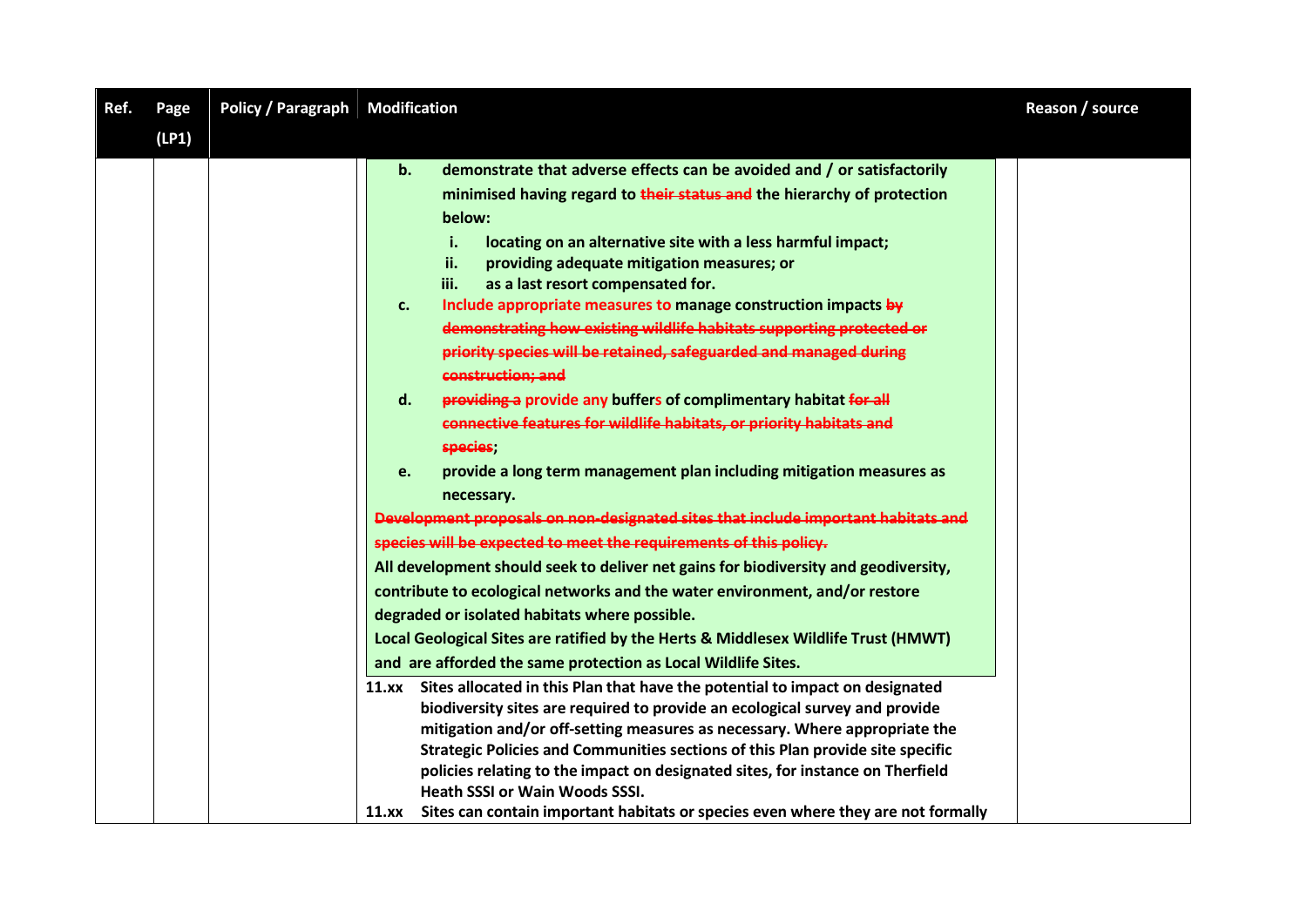| Ref. | Page  | <b>Policy / Paragraph Modification</b> |                                                                                                                                                                                                                                                                                                                                                                                                                                                                                                                                                                                                                                                                                                                                                                                                                                                                                                                     | Reason / source |
|------|-------|----------------------------------------|---------------------------------------------------------------------------------------------------------------------------------------------------------------------------------------------------------------------------------------------------------------------------------------------------------------------------------------------------------------------------------------------------------------------------------------------------------------------------------------------------------------------------------------------------------------------------------------------------------------------------------------------------------------------------------------------------------------------------------------------------------------------------------------------------------------------------------------------------------------------------------------------------------------------|-----------------|
|      | (LP1) |                                        |                                                                                                                                                                                                                                                                                                                                                                                                                                                                                                                                                                                                                                                                                                                                                                                                                                                                                                                     |                 |
|      |       |                                        | designated. These sites are may be identified by the Hertfordshire Environmental<br>Records Centre, other relevant sources (such as the Government's 'MAGIC'<br>mapping tool) or through the survey process as being of ecological interest and<br>should be afforded an appropriate level of protection.<br>Ecological surveys will be expected to involve an objective assessment of<br>11.xx<br>ecological value. Surveys should be consistent with BS42020 Biodiversity- Code of<br>Practice for Planning and Development, or as superseded, and use the appropriate<br>biodiversity impact Calculator, or as superseded, tools to assess ecological value.<br>This methodology will ensure that appropriate mitigation or compensation is<br>provided to meet the aims of national policy and is commensurate to the scale<br>and location of the development and the likely impact on biodiversity, the legal |                 |
|      |       |                                        | protection or other status of the site.<br>The acceptability of approach(es) to avoidance, mitigation and compensation will<br>11.xx<br>be commensurate with the status of the asset(s) likely to be affected by the<br>application; Compensation is unlikely to be an appropriate solution for proposals<br>affecting nationally or internationally designated sites other than in the most<br>exceptional circumstances.                                                                                                                                                                                                                                                                                                                                                                                                                                                                                          |                 |
|      |       |                                        | Where off-site compensation is delivered as a last resort, the ecological networks<br>11.xx<br>mapping system developed by the Herts and Middlesex Wildlife Trust and Local<br>Nature Partnership should be used. This provides the basis of targeted habitat<br>creation to maximise the benefits to biodiversity of any required ecological<br>measures.                                                                                                                                                                                                                                                                                                                                                                                                                                                                                                                                                          |                 |
|      |       |                                        | Certain habitats (such as chalk grassland) are priority habitats for the District.<br>11.xX<br>Restoration, mitigation and any compensation measures should focus on these<br>priority habitats as described in the Hertfordshire Biodiversity Action Plan. <sup>x</sup>                                                                                                                                                                                                                                                                                                                                                                                                                                                                                                                                                                                                                                            |                 |
|      |       |                                        | Developments are required to demonstrate how existing wildlife habitats such as<br>11.xx<br>trees, hedgerows, woodlands and rivers will be retained, safeguarded and<br>managed during and after development, including the provision of buffers where<br>required. Where Our evidence recommends that buffers should are provided,<br>these should be a minimum of 12 metres of complimentary habitat around wildlife<br>sites (District Wildlife Site level and above) <sup>y</sup> for all connective features for wildlife<br>habitats or priority habitats. The appropriateness of any buffers will be considered                                                                                                                                                                                                                                                                                              |                 |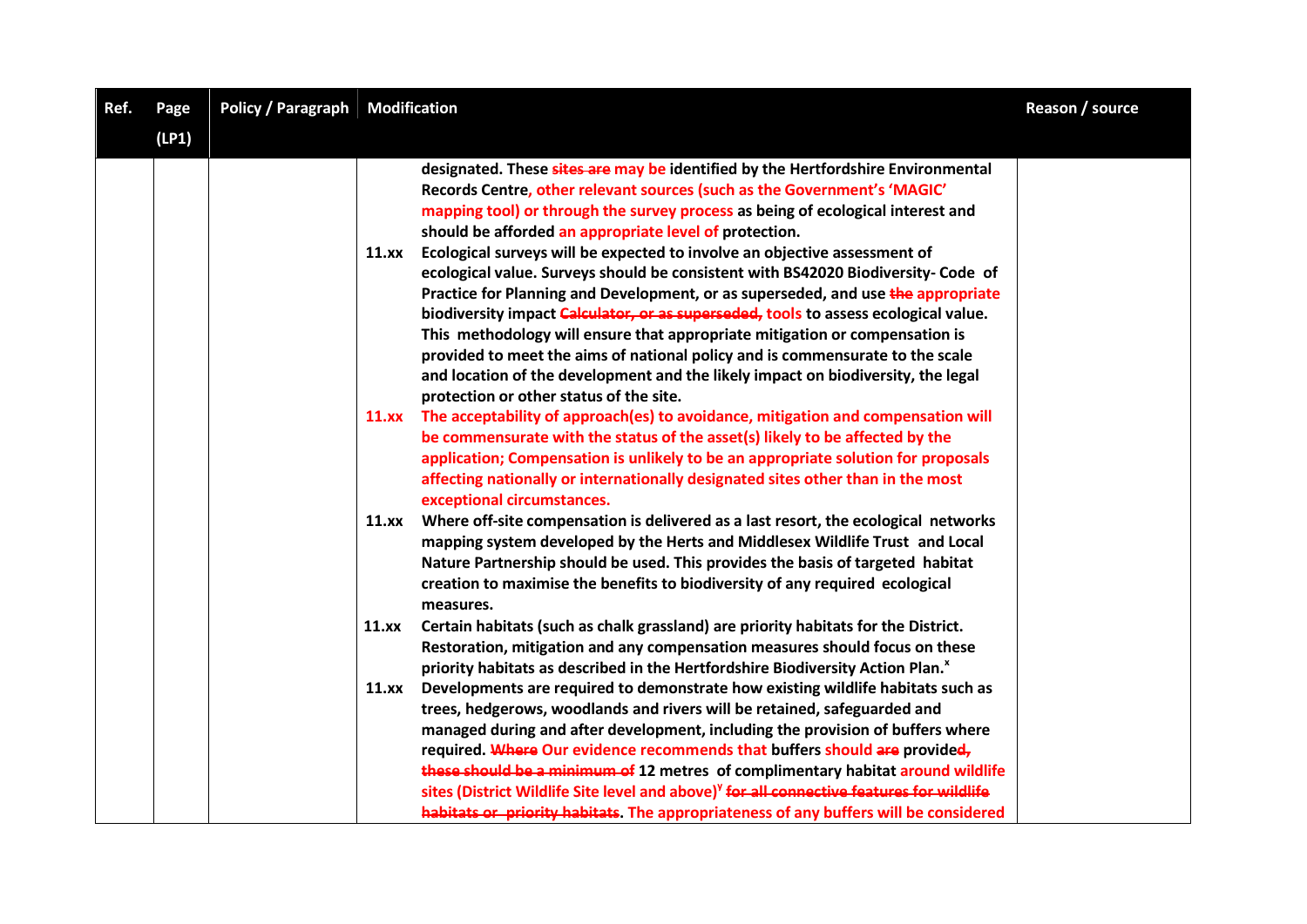| Ref.             | Page  | <b>Policy / Paragraph Modification</b> |                                                                                                                                                                                                                                                                                                                                                                                                                                                                                                                                                                                                                                                                                                                                                                                                                                                                                                                                                                                                                                                                                                                                                                                                                                                                                                                                                                                                                                                                                                                                                                                                                                                                                                                                                                                                                                                | Reason / source                                                                                         |
|------------------|-------|----------------------------------------|------------------------------------------------------------------------------------------------------------------------------------------------------------------------------------------------------------------------------------------------------------------------------------------------------------------------------------------------------------------------------------------------------------------------------------------------------------------------------------------------------------------------------------------------------------------------------------------------------------------------------------------------------------------------------------------------------------------------------------------------------------------------------------------------------------------------------------------------------------------------------------------------------------------------------------------------------------------------------------------------------------------------------------------------------------------------------------------------------------------------------------------------------------------------------------------------------------------------------------------------------------------------------------------------------------------------------------------------------------------------------------------------------------------------------------------------------------------------------------------------------------------------------------------------------------------------------------------------------------------------------------------------------------------------------------------------------------------------------------------------------------------------------------------------------------------------------------------------|---------------------------------------------------------------------------------------------------------|
|                  | (LP1) |                                        |                                                                                                                                                                                                                                                                                                                                                                                                                                                                                                                                                                                                                                                                                                                                                                                                                                                                                                                                                                                                                                                                                                                                                                                                                                                                                                                                                                                                                                                                                                                                                                                                                                                                                                                                                                                                                                                |                                                                                                         |
|                  |       |                                        | having regard to the status of the relevant habitat.<br>Where necessary, a management plan outlining mitigation measures may be<br>11.xx<br>required to sensitively manage any issues arising as a result of the development on<br>biodiversity or geodiversity assets.<br>Development proposals will be expected to maximise opportunities for net gains,<br>11.xx<br>or contribute to improvements in biodiversity, which can be demonstrated by<br>using recognised the biodiversity impact tools Calculator.<br>Net gains can be delivered through the provision of soft landscaping, including<br>11.xx<br>trees, shrubs and other vegetation to support wildlife habitats as identified by the<br>Hertfordshire Biodiversity Action Plan.z Similarly, the provision of permanent<br>integrated features for wildlife can contribute to net gains, for instance the<br>provision of bat and swift boxes, particularly where development borders open<br>space.<br>Footnotes:<br><b>"The Biodiversity Impact Calculator is a tool used to quantify the value of biodiversity at</b><br>any site and can form an evidence base on required mitigation for a development, the<br>amount of residual biodiversity impact, and if necessary, the amount of require offsite<br>compensation. The current Biodiversity Impact Calculator is available on the Environment<br>Bank website at: http://www.environmentbank.com/impact-calculator.php<br>*Hertfordshire Environmental Forum (2006) A Biodiversity Action Plan for Hertfordshire,<br>http://www.hef.org.uk/nature/biodiversity_vision/index.htm<br><sup>y</sup> North Hertfordshire District Green Infrastructure Plan (2009)<br>Hertfordshire Environmental Forum (2006) A Biodiversity Action Plan for Hertfordshire,<br>http://www.hef.org.uk/nature/biodiversity_vision/index.htm |                                                                                                         |
| <b>MM</b><br>207 | 138   | Policy BA3                             | 200 245 homes<br>Land south of Clothall Common (Clothall parish)<br>Deliver, in combination with Site BA4, a southern link road connecting<br>Wallington Road to the B656 Royston Road to Wallington Road or the A507<br><b>Clothall Road within the southern bypass;</b><br>Provision of suitable vehicle, cycle and pedestrian links to ensure integration<br>$\bullet$<br>with adjoining site BA4;<br>Consideration of the most appropriate routes and movements for all modes<br>between the allocation site, the existing Clothall Common estate and the                                                                                                                                                                                                                                                                                                                                                                                                                                                                                                                                                                                                                                                                                                                                                                                                                                                                                                                                                                                                                                                                                                                                                                                                                                                                                  | For<br>effectiveness<br>to address<br>concerns raised<br>by respondents<br>to the Main<br>Modifications |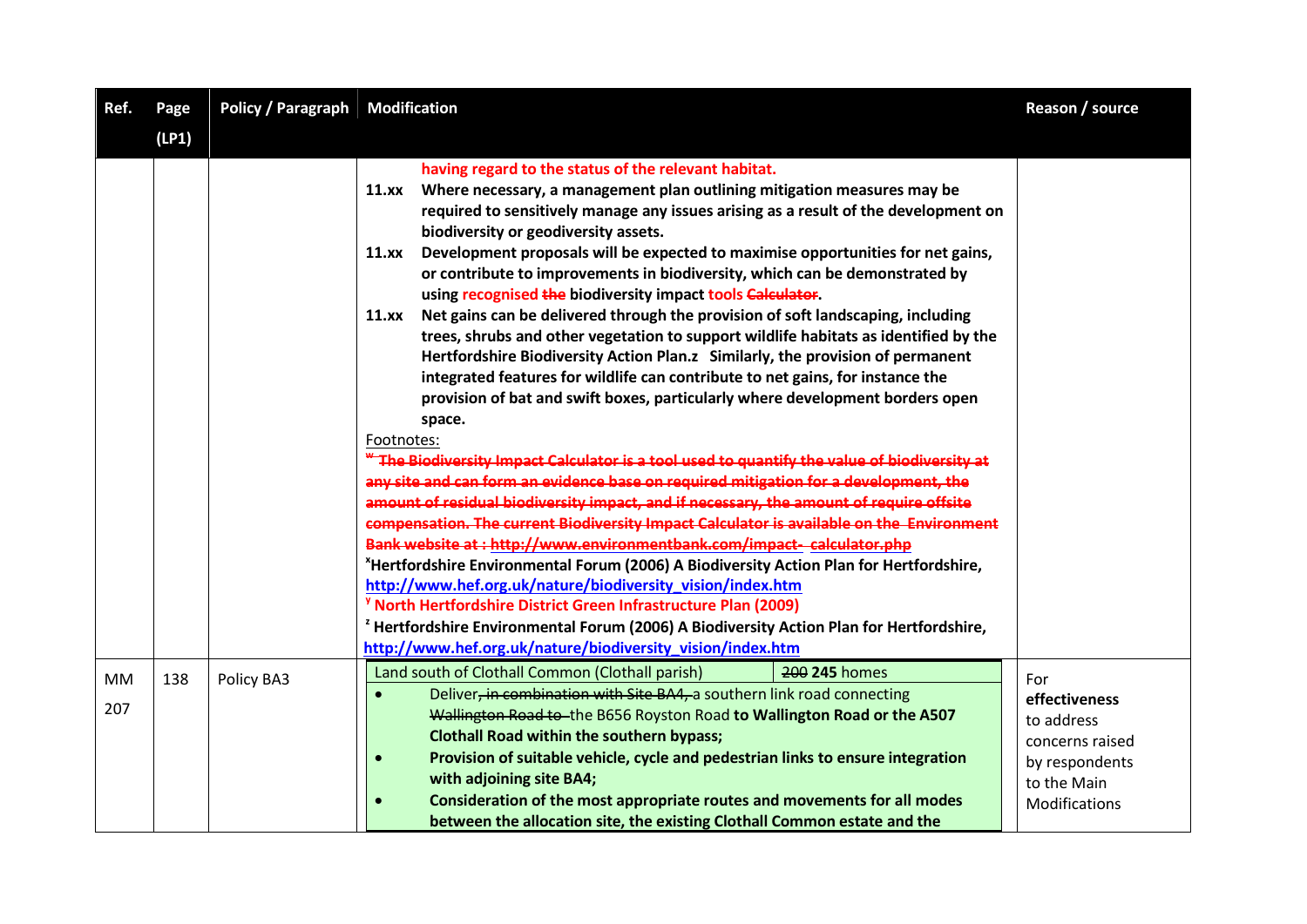| Ref.             | Page  | <b>Policy / Paragraph Modification</b>  |                                                                                                                                                                                                                                                                                                                                                                                                                                                                                                                                                                                                                                                                                                                                                                                                                                                                                                                                                                                                                                                                                                                                                                                                                                       |          | Reason / source                                                                       |
|------------------|-------|-----------------------------------------|---------------------------------------------------------------------------------------------------------------------------------------------------------------------------------------------------------------------------------------------------------------------------------------------------------------------------------------------------------------------------------------------------------------------------------------------------------------------------------------------------------------------------------------------------------------------------------------------------------------------------------------------------------------------------------------------------------------------------------------------------------------------------------------------------------------------------------------------------------------------------------------------------------------------------------------------------------------------------------------------------------------------------------------------------------------------------------------------------------------------------------------------------------------------------------------------------------------------------------------|----------|---------------------------------------------------------------------------------------|
|                  | (LP1) |                                         |                                                                                                                                                                                                                                                                                                                                                                                                                                                                                                                                                                                                                                                                                                                                                                                                                                                                                                                                                                                                                                                                                                                                                                                                                                       |          |                                                                                       |
|                  |       |                                         | wider transport network<br>Site layout to take account of existing wastewater infrastructure;<br>Appropriate solution for short- and long-term education requirements having<br>regard to up-to-date assessments of need;<br>Appropriate mitigation measures for noise associated with the A505 to<br>potentially include appropriate insulation and orientation of living spaces;<br>Maintaining or limited re-profiling of the existing bunding towards the east of<br>the site with no housing permitted on or beyond its (revised) alignment;<br>Incorporate alignment of former Wallington Road and Bridleway Clothall 027 as<br>green corridor along northern perimeter of through the site;<br>Incorporate ordinary watercourses (and any appropriate measures) within                                                                                                                                                                                                                                                                                                                                                                                                                                                         |          | consultation<br>and in<br>response to<br>the Inspector's<br>July Letter<br>(Paper E)  |
| <b>MM</b><br>224 | 152   | Policy CD1<br>$(3rd$ and $4th$ bullets) | Land south of Cowards Lane<br>Detailed drainage strategy identifying water infrastructure required and<br>$\bullet$<br>mechanism(s) for delivery;<br>Sensitive integration into existing village, particularly in terms of design,<br>$\bullet$<br>building orientation and opportunities for cycle and pedestrian access;<br>Appropriate solution for expansion of Codicote Primary School to be secured to<br>$\bullet$<br>accommodate additional pupils arising from this site;<br><b>Contribution towards expansion of Codicote Primary School;</b><br>Transport Assessment to consider the cumulative impacts of sites CD1, CD2,<br>CD3 and CD5 on the village centre and minor roads leading to/from Codicote<br>and secure necessary mitigation or improvement measures;<br>Sensitive design, particularly at north-east of site, to prevent adverse impact<br>$\bullet$<br>upon setting of Listed Buildings on High Street;<br>Preliminary Risk Assessment to identify any contamination associated with<br>$\bullet$<br>previous uses including mitigation;<br>Consider and mitigate against potential adverse impacts upon Hollands<br>Hollards Farm Meadow Local Wildlife Site and adjoining priority woodland<br>habitat. | 73 homes | For effectiveness in<br>response to the<br>Inspector's August letter<br>(Paragraph 8) |
| <b>MM</b>        | 153   | Policy CD2                              | Codicote Garden Centre, High Street<br>Detailed drainage strategy identifying water infrastructure required and                                                                                                                                                                                                                                                                                                                                                                                                                                                                                                                                                                                                                                                                                                                                                                                                                                                                                                                                                                                                                                                                                                                       | 54 homes | For effectiveness in<br>response to the                                               |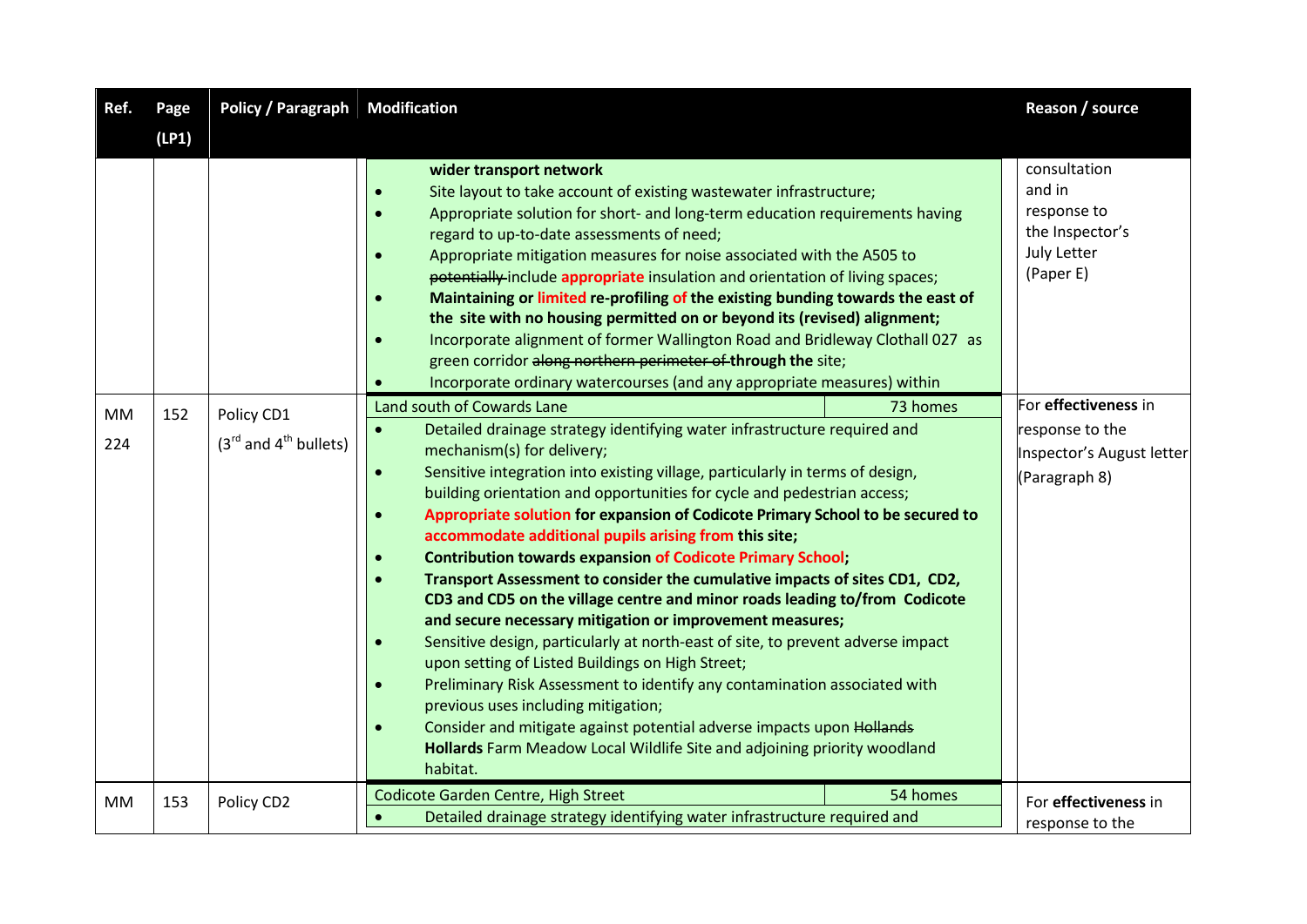| Ref.      | Page  | <b>Policy / Paragraph Modification</b> |                                                                                                                                                                                                                                                                                                                                                                                                                                                                                                                                                                                                                                                                                                                                                                                                                                                                                                                                                                                                                                                             | Reason / source                                               |
|-----------|-------|----------------------------------------|-------------------------------------------------------------------------------------------------------------------------------------------------------------------------------------------------------------------------------------------------------------------------------------------------------------------------------------------------------------------------------------------------------------------------------------------------------------------------------------------------------------------------------------------------------------------------------------------------------------------------------------------------------------------------------------------------------------------------------------------------------------------------------------------------------------------------------------------------------------------------------------------------------------------------------------------------------------------------------------------------------------------------------------------------------------|---------------------------------------------------------------|
|           | (LP1) |                                        |                                                                                                                                                                                                                                                                                                                                                                                                                                                                                                                                                                                                                                                                                                                                                                                                                                                                                                                                                                                                                                                             |                                                               |
| 225       |       | $(2^{nd}$ and $3^{rd}$ bullets)        | mechanism(s) for delivery;<br>Appropriate solution for expansion of Codicote Primary School to be secured to<br>$\bullet$<br>accommodate additional pupils arising from this site;<br><b>Contribution towards expansion of Codicote Primary School;</b><br>$\bullet$<br>Transport Assessment to consider the cumulative impacts of sites CD1, CD2,<br>$\bullet$<br>CD3 and CD5 on the village centre and minor roads leading to/from Codicote<br>and secure necessary mitigation or improvement measures;<br>Access through site to adjoining sports field and community centre;<br>$\bullet$<br>Preliminary Risk Assessment to identify any contamination associated with<br>$\bullet$<br>previous uses including mitigation;<br>Consider and mitigate against potential adverse impacts upon adjoining<br>$\bullet$<br>priority deciduous woodland habitat;<br>Sensitive design taking opportunities to enhance setting of Grade II* Listed<br>$\bullet$<br><b>Church of St Giles;</b><br>Retain and strengthen existing boundary hedgerows.<br>$\bullet$ | Inspector's August<br>letter (Paragraph 8)                    |
| <b>MM</b> | 153   | Policy CD3                             | Land north of The Close<br>48 homes                                                                                                                                                                                                                                                                                                                                                                                                                                                                                                                                                                                                                                                                                                                                                                                                                                                                                                                                                                                                                         | For effectiveness in                                          |
| 226       |       | $(1st$ and $2nd$ bullets)              | Appropriate solution for expansion of Codicote Primary School to be secured to<br>$\bullet$<br>accommodate additional pupils arising from this site;<br><b>Contribution towards expansion of Codicote Primary School;</b><br>$\bullet$<br>Transport Assessment to consider the cumulative impacts of sites CD1, CD2, CD3<br>$\bullet$<br>and CD5 on the village centre and minor roads leading to/from Codicote and<br>secure necessary mitigation or improvement measures;<br>Detailed drainage strategy identifying water infrastructure required and<br>mechanism(s) for delivery;<br>Address existing surface water flood risk issues through SUDs or other<br>appropriate solution;<br>Sensitive incorporation of Footpaths Codicote 007 and 008 as perimeter<br>features around within the site and providing a connection from the High<br>Street to the wider countryside;<br>Heritage impact assessment (including assessment of significance) and sensitive<br>design to ensure appropriate approach to nearby Grade II* listed The Bury.         | response to the<br>Inspector's August<br>letter (Paragraph 8) |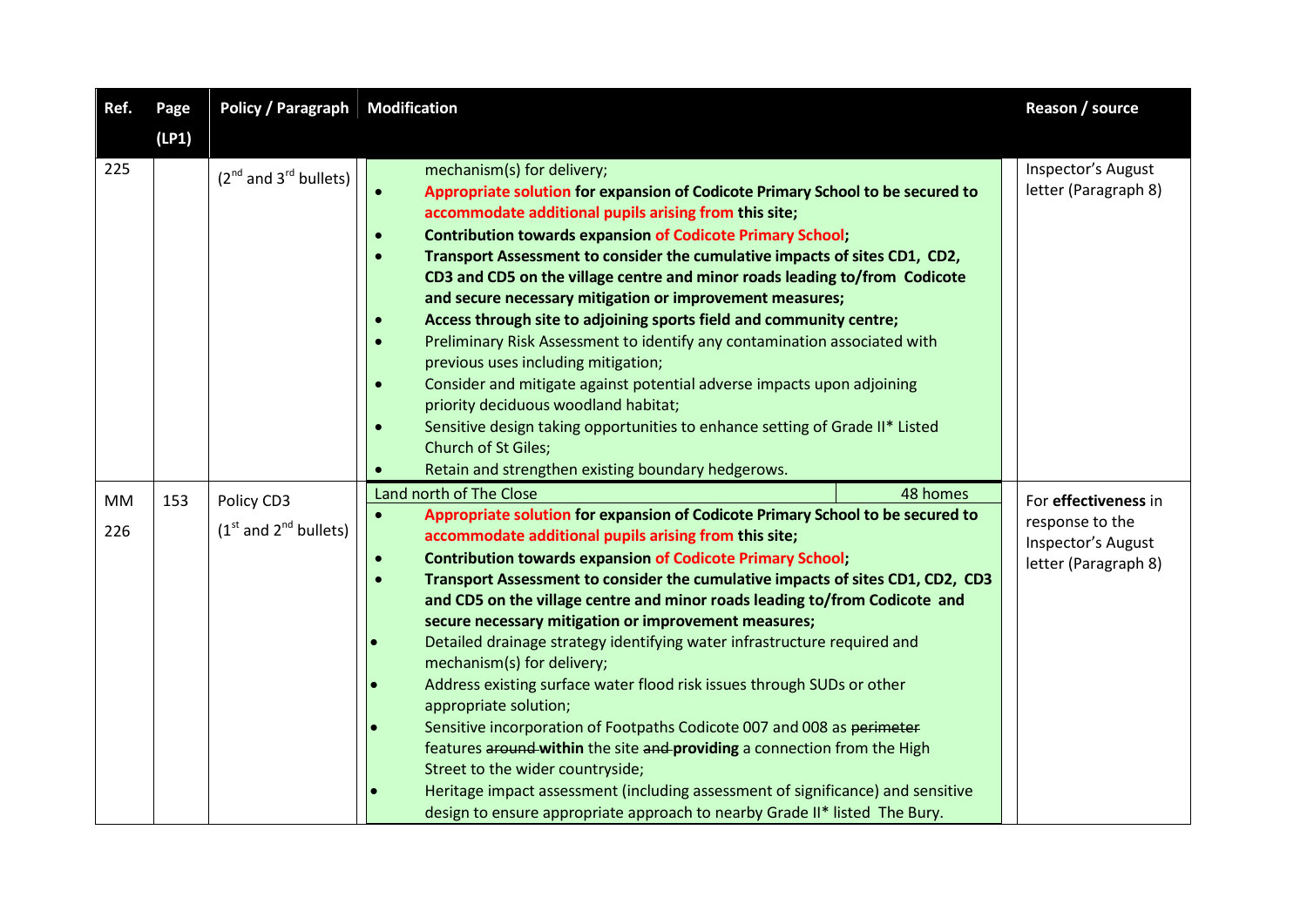| Ref.             | Page  | <b>Policy / Paragraph</b>               | <b>Modification</b>                                                                                                                                                                                                                                                                                                                                                                                                                                                                                                                                                                                                                                                                                                                                                                                                                                                                                                                                                                                                                                                                                                                                                                                                                                                                                                                                                                                                                                                                                                                                                                                                                                                                                                                                                                                                                                                                                                                                                                                                                                   | Reason / source                                                                       |
|------------------|-------|-----------------------------------------|-------------------------------------------------------------------------------------------------------------------------------------------------------------------------------------------------------------------------------------------------------------------------------------------------------------------------------------------------------------------------------------------------------------------------------------------------------------------------------------------------------------------------------------------------------------------------------------------------------------------------------------------------------------------------------------------------------------------------------------------------------------------------------------------------------------------------------------------------------------------------------------------------------------------------------------------------------------------------------------------------------------------------------------------------------------------------------------------------------------------------------------------------------------------------------------------------------------------------------------------------------------------------------------------------------------------------------------------------------------------------------------------------------------------------------------------------------------------------------------------------------------------------------------------------------------------------------------------------------------------------------------------------------------------------------------------------------------------------------------------------------------------------------------------------------------------------------------------------------------------------------------------------------------------------------------------------------------------------------------------------------------------------------------------------------|---------------------------------------------------------------------------------------|
|                  | (LP1) |                                         |                                                                                                                                                                                                                                                                                                                                                                                                                                                                                                                                                                                                                                                                                                                                                                                                                                                                                                                                                                                                                                                                                                                                                                                                                                                                                                                                                                                                                                                                                                                                                                                                                                                                                                                                                                                                                                                                                                                                                                                                                                                       |                                                                                       |
| <b>MM</b><br>227 | 153   | Policy CD5<br>$(1st$ and $2nd$ bullets) | Land south of Heath Lane<br>140 homes<br>Land broadly to the east of the current alignment of footpath Codicote 014 to be<br>reserved and secured for education use to enable for expansion of the existing<br>school to accommodate additional pupils arising from the allocated sites;<br>Site CD5 to be developed first to ensure availability of land for expansion of<br>existing school to accommodate additional pupils arising from the allocated<br>sites;<br>Transport Assessment to consider the cumulative impacts of sites CD1, CD2,<br>$\bullet$<br>CD3 and CD5 on the village centre and minor roads leading to/from Codicote<br>and secure necessary mitigation or improvement measures;<br>Detailed drainage strategy identifying water infrastructure required and<br>$\bullet$<br>mechanism(s) for delivery;<br>Preliminary Risk Assessment to identify any contamination associated with<br>$\bullet$<br>previous uses including mitigation;<br>Consider and mitigate against potential adverse impacts upon nearby<br>$\bullet$<br>features of biodiversity interest including:<br>Codicote Lodge Icehouse & surrounds Local Wildlife Site;<br>$\circ$<br>Heath Plantation Local Wildlife Site;<br>$\circ$<br>Meadow NW of First Spring Local Wildlife Site; and<br>$\circ$<br>Priority deciduous woodland habitat adjoining the site;<br>Sensitive incorporation of existing rights of way, including footpaths Codicote<br>$\bullet$<br>014, 015 & 016 as green corridors through the site connecting the existing village<br>to the wider countryside;<br>Proposals to be informed by a site-specific landscape assessment, particularly<br>$\bullet$<br>ensuring development at the south-west of the site does not encroach beyond<br>acceptable limits into longer views across the Mimram Valley;<br>Lower density of development to southern edge of site to respect local<br>$\bullet$<br>character; and<br>Sensitive treatment of Heath Lane frontage to minimise impact upon nearby<br>$\bullet$<br>Listed Buildings. | For effectiveness in<br>response to the<br>Inspector's August<br>letter (Paragraph 8) |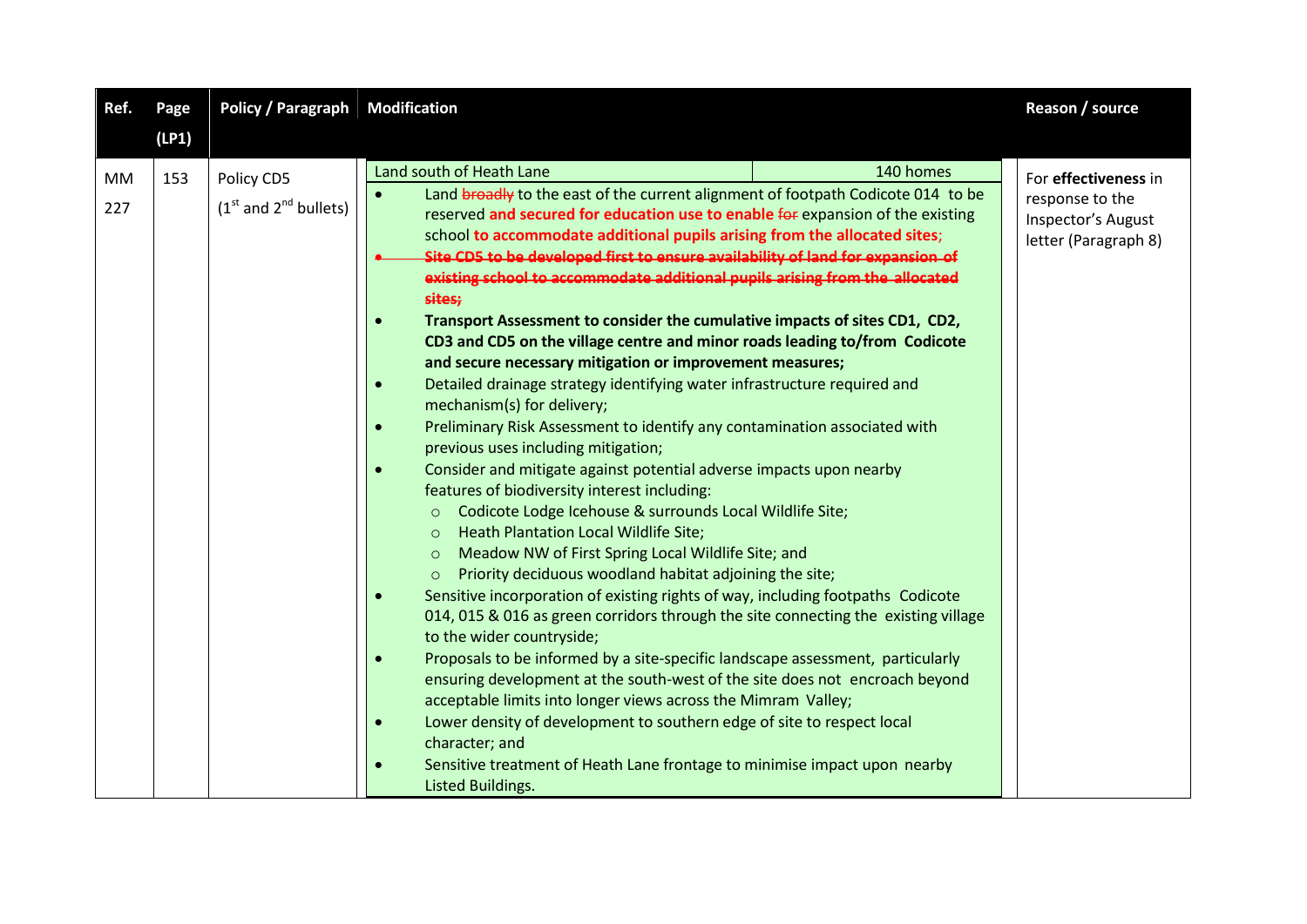| Ref.             | Page  | <b>Policy / Paragraph</b>       | <b>Modification</b>                                                                                                                                                                                                                                                                                                                                                                                                                                                                                                                                                                                                                                                                                                                                                                                                                                                                                                                                                                                                                                                                                                                                                                                                                                                                                                                                                                                                                                                                                                                  | Reason / source                                                                                                                                                                       |
|------------------|-------|---------------------------------|--------------------------------------------------------------------------------------------------------------------------------------------------------------------------------------------------------------------------------------------------------------------------------------------------------------------------------------------------------------------------------------------------------------------------------------------------------------------------------------------------------------------------------------------------------------------------------------------------------------------------------------------------------------------------------------------------------------------------------------------------------------------------------------------------------------------------------------------------------------------------------------------------------------------------------------------------------------------------------------------------------------------------------------------------------------------------------------------------------------------------------------------------------------------------------------------------------------------------------------------------------------------------------------------------------------------------------------------------------------------------------------------------------------------------------------------------------------------------------------------------------------------------------------|---------------------------------------------------------------------------------------------------------------------------------------------------------------------------------------|
|                  | (LP1) |                                 |                                                                                                                                                                                                                                                                                                                                                                                                                                                                                                                                                                                                                                                                                                                                                                                                                                                                                                                                                                                                                                                                                                                                                                                                                                                                                                                                                                                                                                                                                                                                      |                                                                                                                                                                                       |
| <b>MM</b><br>286 | 177   | Policy KB2<br>$(4^{th}$ bullet) | Land off Gypsy Lane<br>184 homes<br>Transport Assessment to consider the cumulative impacts of sites KB1, KB2<br>and KB4 upon key junctions and rail crossing points for all users, including<br>walkers and cyclists, and secure necessary mitigation or improvement<br>measures;<br>Sensitive design and / or lower density housing where site affects setting of<br>$\bullet$<br><b>Stockens Green Conservation Area;</b><br>Creation of appropriate, defensible Green Belt boundary along southern<br>$\bullet$<br>perimeter of site;<br>Approximately two hectares of land to the south of Gypsy Lane and<br>$\bullet$<br>adjoining the existing settlement reserved as an appropriate site for<br>provision of <b>1FE a new Primary School</b><br>Preliminary Risk Assessment to identify any contamination associated with<br>$\bullet$<br>previous uses including mitigation;<br>Address existing surface water flood risk issues, including any run-off from<br>$\bullet$<br>A1(M), through SUDs or other appropriate solution;<br>Transport assessment (or equivalent) to demonstrate highway impacts,<br>including construction traffic, will not significantly affect Deards End Lane<br>railway bridge (Scheduled Ancient Monument);<br>Appropriate noise mitigation measures, to potentially include buffer strip,<br>$\bullet$<br>insulation and appropriate orientation of living spaces; and<br>Detailed drainage strategy identifying water infrastructure required and<br>$\bullet$<br>mechanism(s) for delivery. | For effectiveness and<br>in response to the<br>Inspector's August<br>letter (Paragraph 9)                                                                                             |
| <b>MM</b><br>293 | 178   | Paragraph 13.193                | New development, particularly on site KB4 to the east of Knebworth, provides the opportunity<br>to look at alternate approaches. Making smaller-scale secondary provision, possibly as an 'all-<br>through school <sup>1444</sup> may be an appropriate solution which meets future needs, benefits existing<br>residents and provides a more sustainable approach.<br><sup>444</sup> -All-through schools make provision for all children from age 4 to 18. See Policy SP10.                                                                                                                                                                                                                                                                                                                                                                                                                                                                                                                                                                                                                                                                                                                                                                                                                                                                                                                                                                                                                                                        | The Council considers<br>this further change to<br>be non-material but is<br>included here as<br>amends a previous<br>MM in response to<br>Inspector's August<br>letter (Paragraph 7) |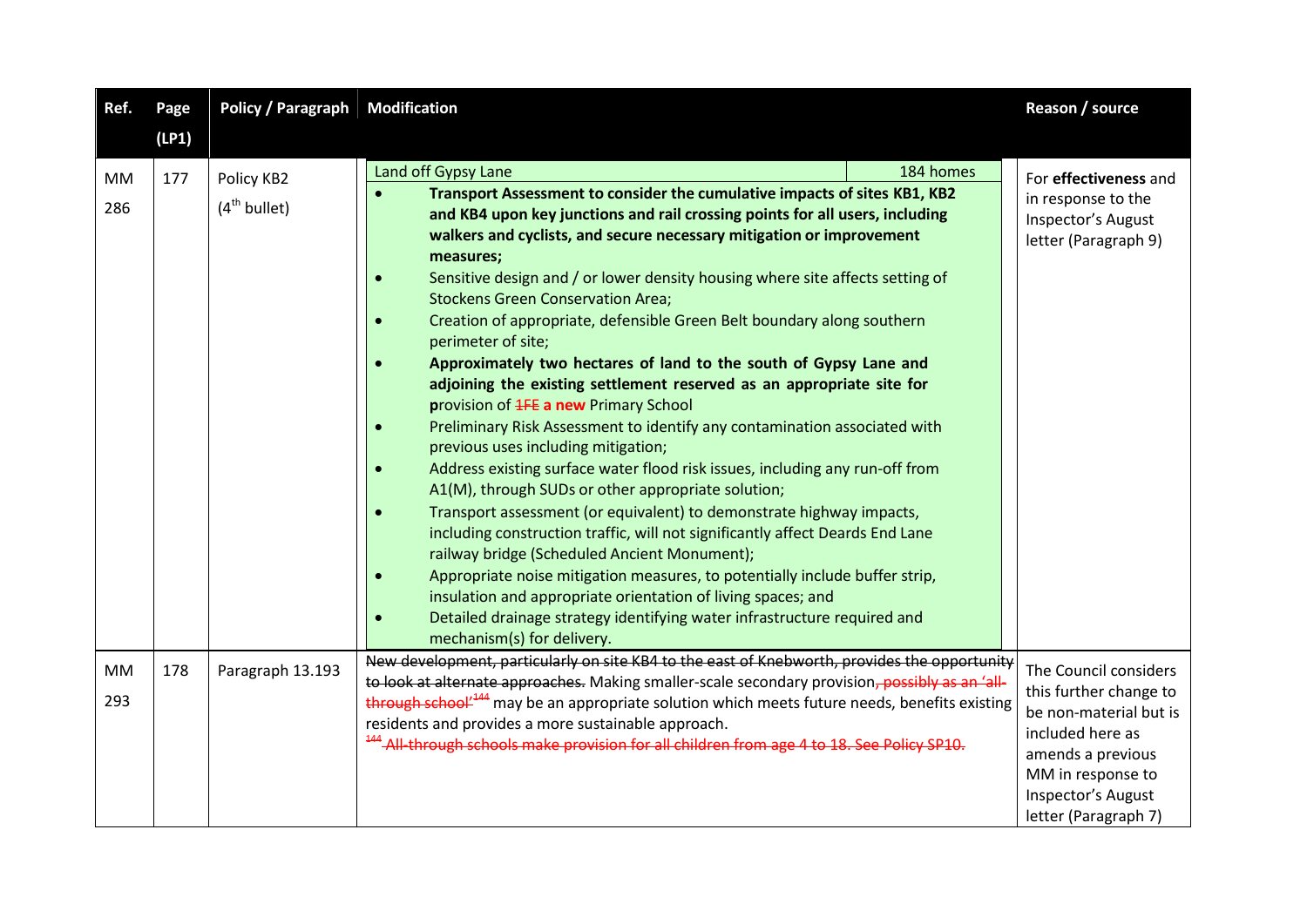| Ref.      | Page  | <b>Policy / Paragraph Modification</b> |                                                                                                                                                                                                                                                                                                                                                                                                                                                                                                                                                                                                                                                                                                                                                                                                                                                                                                                                                                                                                                                                                                                                                                                                                                                                                                                                                                                                                                                                                                                                                                                                                                                                                                                                                                                                                                                                                                                                                                                                         | Reason / source                                                                            |
|-----------|-------|----------------------------------------|---------------------------------------------------------------------------------------------------------------------------------------------------------------------------------------------------------------------------------------------------------------------------------------------------------------------------------------------------------------------------------------------------------------------------------------------------------------------------------------------------------------------------------------------------------------------------------------------------------------------------------------------------------------------------------------------------------------------------------------------------------------------------------------------------------------------------------------------------------------------------------------------------------------------------------------------------------------------------------------------------------------------------------------------------------------------------------------------------------------------------------------------------------------------------------------------------------------------------------------------------------------------------------------------------------------------------------------------------------------------------------------------------------------------------------------------------------------------------------------------------------------------------------------------------------------------------------------------------------------------------------------------------------------------------------------------------------------------------------------------------------------------------------------------------------------------------------------------------------------------------------------------------------------------------------------------------------------------------------------------------------|--------------------------------------------------------------------------------------------|
|           | (LP1) |                                        |                                                                                                                                                                                                                                                                                                                                                                                                                                                                                                                                                                                                                                                                                                                                                                                                                                                                                                                                                                                                                                                                                                                                                                                                                                                                                                                                                                                                                                                                                                                                                                                                                                                                                                                                                                                                                                                                                                                                                                                                         |                                                                                            |
| MM<br>367 | 213   | Policy WY1                             | Land south of Little Wymondley<br>300 homes<br>Appropriate solution for primary education requirements having regard to up-<br>$\bullet$<br>to-date assessments of need;<br>Detailed drainage strategy identifying water infrastructure required and<br>$\bullet$<br>mechanism(s) for delivery.<br>Undertake site specific Flood Risk Assessment to address existing surface<br>$\bullet$<br>water and river-fluvial flood risk issues, particularly along Stevenage Road,<br>including the site's access, through and help inform SuDS SUDs or other<br>appropriate solution to ensure that pre-existing flooding issues along<br>Stevenage Road are not exacerbated. Hertfordshire County Council, as Lead<br>Local Flood Authority (LLFA), and Stevenage Borough Council should be<br>consulted.<br>Sensitive integration into the existing village, particularly in terms of design,<br>$\bullet$<br>building orientation and opportunities for cycle and pedestrian access;<br>Transport Assessment to identify and secure a package of improvements to<br>Stevenage Road through Little Wymondley which mitigate the severance<br>impact of the road between the north and south of the village and improves<br>accessibility for non-motorised highway users.<br>Proposals to be informed by a site-specific landscape assessment;<br>Appropriate mitigation measures for noise associated with A602 Wymondley<br>Bypass to potentially include landscaping and / or insulation and appropriate<br>orientation of living spaces;<br>Access to the site to take into account the impact on heritage assets and<br>$\bullet$<br>surface water flooding;<br><b>Undertake Contaminated Land Preliminary Risk Assessment, particularly</b><br>in relation to historic landfill;<br>Minimise impact upon the heritage assets and their settings near the site, to<br>$\bullet$<br>include;<br>Any access from Stevenage Road to consider impact upon setting of<br>$\circ$<br><b>Listed Buildings;</b> | For effectiveness and<br>in response to the<br>Inspector's August<br>letter (Paragraph 22) |
|           |       |                                        | Consideration of key views from Wymondley Bury and St Mary's<br>$\circ$                                                                                                                                                                                                                                                                                                                                                                                                                                                                                                                                                                                                                                                                                                                                                                                                                                                                                                                                                                                                                                                                                                                                                                                                                                                                                                                                                                                                                                                                                                                                                                                                                                                                                                                                                                                                                                                                                                                                 |                                                                                            |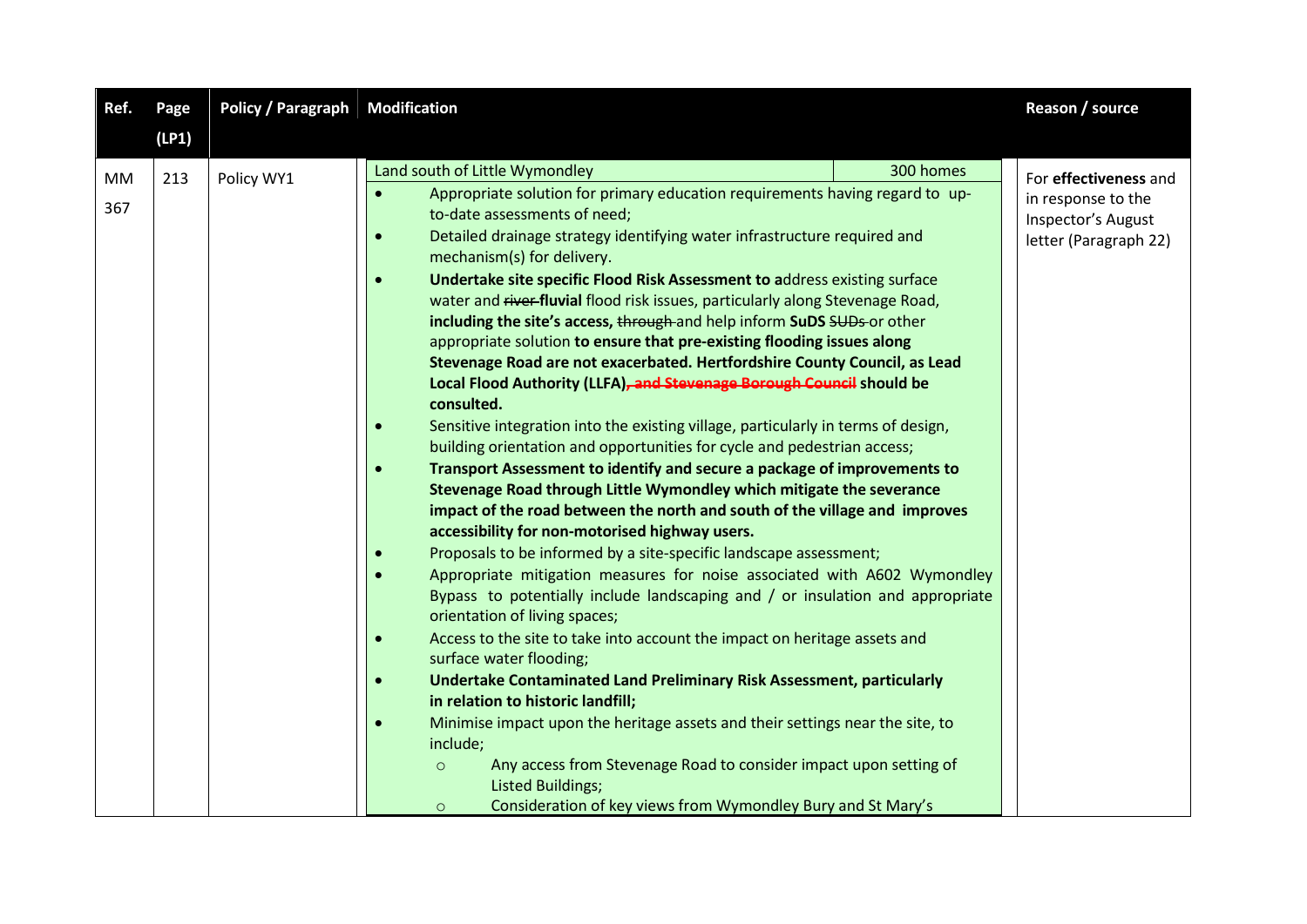| Ref.      | Page  | <b>Policy / Paragraph</b>                                          | <b>Modification</b>                                                                                                                                                                                                                                                                                                                                                                                                                                                                                                                                                                                                                                                                                        | Reason / source                                                                                                                                                                                                                                                     |
|-----------|-------|--------------------------------------------------------------------|------------------------------------------------------------------------------------------------------------------------------------------------------------------------------------------------------------------------------------------------------------------------------------------------------------------------------------------------------------------------------------------------------------------------------------------------------------------------------------------------------------------------------------------------------------------------------------------------------------------------------------------------------------------------------------------------------------|---------------------------------------------------------------------------------------------------------------------------------------------------------------------------------------------------------------------------------------------------------------------|
|           | (LP1) |                                                                    |                                                                                                                                                                                                                                                                                                                                                                                                                                                                                                                                                                                                                                                                                                            |                                                                                                                                                                                                                                                                     |
|           |       |                                                                    | Church;<br>Reinforcing existing boundary planting;<br>$\circ$<br>Retention of significant groups of trees within the site;<br>$\Omega$<br>Archaeological survey to be completed prior to development                                                                                                                                                                                                                                                                                                                                                                                                                                                                                                       |                                                                                                                                                                                                                                                                     |
|           |       | Paragraph 14.30                                                    | The Government expects plans to be regularly reviewed, preferably every five years <sup>155</sup> and we<br>will need to update our Local Plan more regularly than has happened in the past. National<br>guidance recognises that plans can be reviewed in whole or in part to respond flexibly to<br>changing circumstances <sup>156</sup> . We will use the monitoring framework, set out above, to keep the<br>effects of this Plan under review.<br>Footnote<br><sup>155</sup> As set out in the Government's Technical consultation on implementation of planning<br>changes (DCLG, 2016) Regulation 10A of the Town and Country Planning (Local Planning)<br>(England) Regulations 2012 (as amended) | The Council considers<br>this further change to<br>be non-material as it<br>reflects a statutory<br>requirement which it<br>would be bound by in<br>any event. Included<br>here as it is suggested<br>in response to<br>Inspector's August<br>letter (Paragraph 25) |
| MM<br>XXX |       | Paragraph 14.32<br>and after Paragraph<br>14.32 (new<br>paragraph) | In addition to our monitoring, we recognise that other events may trigger a future review of<br>the Plan. Local plans should normally set out where development will occur over a 15-year<br>period from the point of adoption <sup>157</sup> . This Plan shows how we will meet our needs over the<br>period to 2031, 13 11 years from the anticipated date of adoption.<br>Policy SP4 explains that the next round of town centre strategies will help inform a focused                                                                                                                                                                                                                                  | For effectiveness and<br>in response to the<br>Inspector's August<br>letter (Paragraph 10)                                                                                                                                                                          |
|           |       |                                                                    | review of the retail strategy set out in this Plan. This review will begin before the end of<br>2023, well within the statutory five-year review period. There may also be grounds for<br>commencing early, focussed reviews of particular (groups of) policies to ensure that new<br>developments in the District best reflect changing national or local priorities and guidance<br>on issues such as climate change.                                                                                                                                                                                                                                                                                    |                                                                                                                                                                                                                                                                     |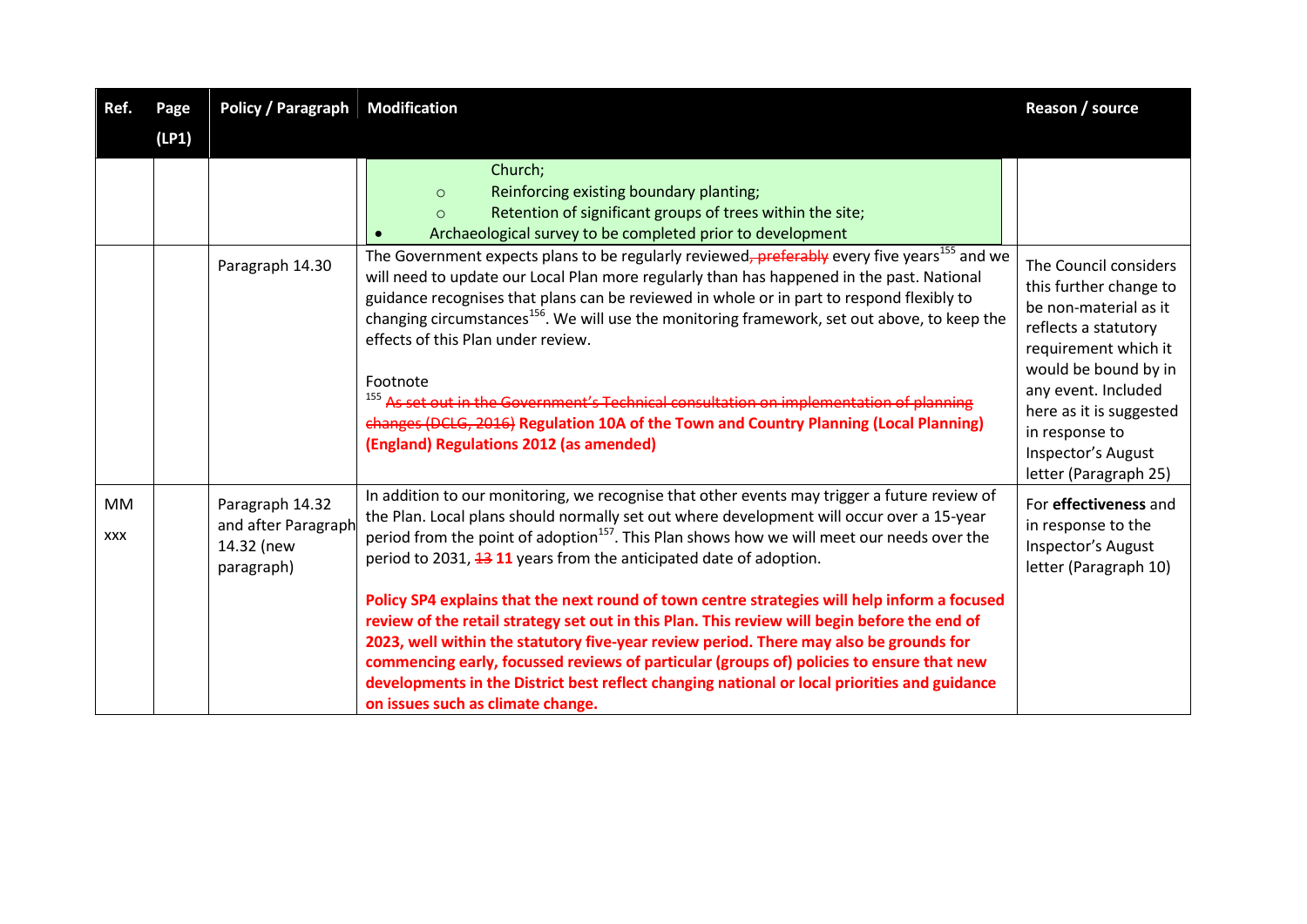Other minor amendments – Currently identified as potential non-material additional amendments to be made by the Council prior to adoption:

- Footnote references to Green Belt Review (2016) to include Green Belt Review Update (2018) as applicable;
- References to other authorities' Local Plans to refer to most up-to-date position (e.g. footnotes currently refer to Stevenage proposed submission, whereas that Plan is now adopted)
- MM029 / Para 4.66 (and elsewhere where relevant) update references to LTP4 as being adopted
- Check internal cross references to other paragraphs / criteria etc. Generally update all numbering to run sequentially once modifications incorporated:
	- $\circ$  para. 11.71 refers to Policy NE1: Environmental and Landscape Protection that no longer exists
	- $\circ$  para 4.111 x-refs to para 4.86
	- o Etc.
- Para 4.21 NHDC no longer participates in Greater Cambs / Greater Peterborough LEP as arrangements in this area superceded by Mayoral system.
- Para 4.23 "…in the district…in North Hertfordshire" delete one or the other
- Paragraph 4.35, delete "Category A" (and replace with "larger") as this is inconsistent with SP2 (as modified) re. villages identified for growth.
- Policy SP14[x][i] allocation site (not site**s**)
- Para 5.24 "…beverage **uses** (A1, A2, and A3, A4 and A5) **uses**…" delete one or the other (emphasis added)
- Para 8.41 (and elsewhere where relevant) change to "our evidence shows" in main text and place full study reference in a footnote for consistency with approach elsewhere in the Plan
- Policy CD4 "Pulmer Water" rather than "Pulmore Water" [both spellings shown in modifications schedule]
- Policy HT11 "Ensure an appropriate level of car parking is retained and / or provided across the town as a whole" shown twice, delete one
- Para 13.185 amend from Category A village to village identified for growth for consistency with Policy SP2
- Para 13.216 missing mod re "…as shown on Policies Map"\*